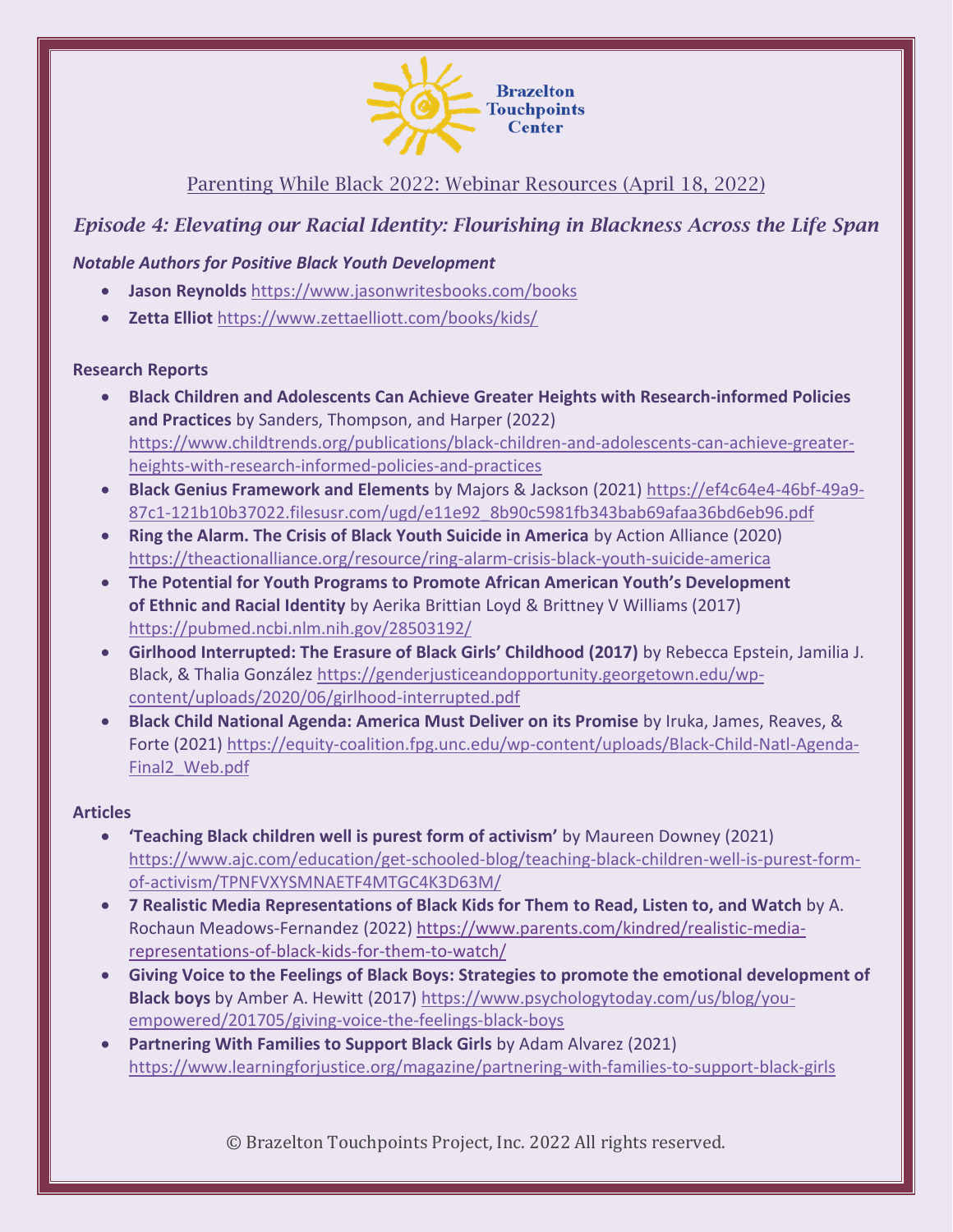

**Village of Wisdom: Black Genius**

- **Village of Wisdom (Dr. William Jackson)** [https://www.villageofwisdom.org](https://www.villageofwisdom.org/)
- **Tools to protect Black genius:** <https://www.villageofwisdom.org/tools-to-protect-black-genius>
- **Pledge to protect Black genius:** <https://www.villageofwisdom.org/pledge-to-protect-black-genius>
- **Black Genius protected by Village of Wisdom:** [http://blackgenius.com](http://blackgenius.com/)
- **Wisdom Wednesday (Black Parent Conversation Series) at Village of Wisdom**

#### **Books**

- *Cultivating the Genius of Black Children: Strategies to Close the Achievement Gap in the Early Years* by Debra Ren-Etta Sullivan
- *The Developmental Psychology of the Black Child* by Amos N. Wilson
- *Black Youth Rising: Activism and Radical Healing in Urban America* by Shawn Ginwright

#### **Organizations**

- **The Black Genius Foundation** [https://www.theblackgeniusfoundation.org](https://www.theblackgeniusfoundation.org/)
- **Boston University Center on the Ecology of Early Development (CEED)** <https://www.bu-ceed.org/>
- **National Black Child Development Institute (NBCDI)** <https://www.nbcdi.org/who-we-are>

#### **Resources for Children**

*Children's books*

- *I Am Every Good Thing* by Derrick D. Barnes
- *Black Boy Joy* by Kwame Mbalia
- *All Because You Matter* by Tami Charles
- *M is for Melanin* by Tiffany Rose
- *My Rainy Day Rocket Ship* by Markette Sheppard
- **Hidden Figures: The True Story of Four Black Women and the Space Race** by Margot Lee **Shetterly**
- *Have You Thanked an Inventor Today?* By Patrice McLaurin
- *Young Gifted and Black: Meet 52 Black Heroes from Past and Present* by Jamia Wilson
- *Benny Doesn't Like to be Hugged* by Zetta Elliott
- *Sherman Center Diverse Books Collection Classification Table*  [https://shermancenter.umbc.edu/files/2020/06/SC\\_DBP\\_Collection\\_ClassificationTable\\_6.2020-](https://shermancenter.umbc.edu/files/2020/06/SC_DBP_Collection_ClassificationTable_6.2020-1.pdf) [1.pdf](https://shermancenter.umbc.edu/files/2020/06/SC_DBP_Collection_ClassificationTable_6.2020-1.pdf)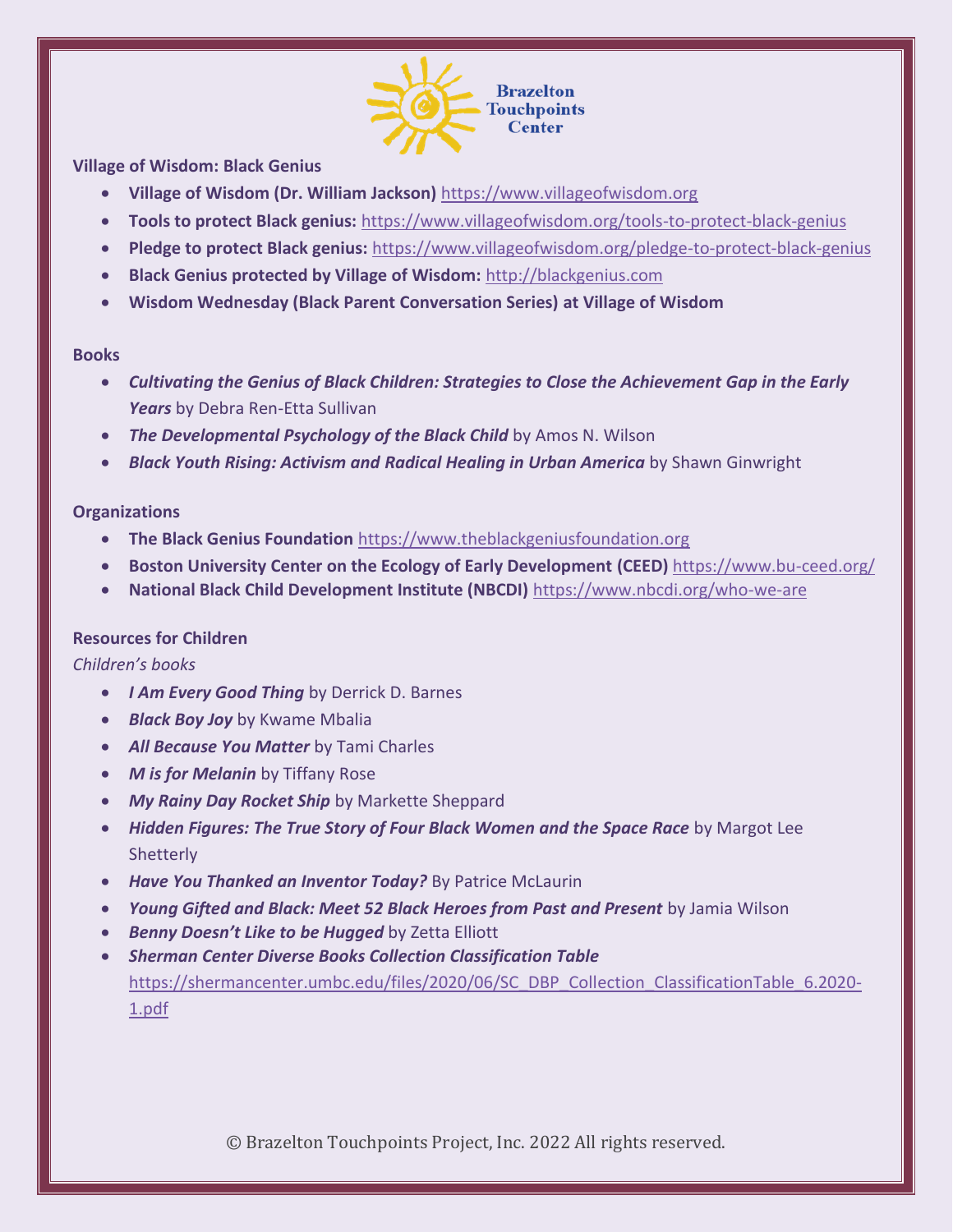

# *Affirmations*

- **Empowered Black Girl: Joyful Affirmations and Words of Resilience** by M. J. Fievre [https://www.amazon.com/Empowered-Black-Girl-Affirmations-Self-](https://www.amazon.com/Empowered-Black-Girl-Affirmations-Self-Esteem/dp/1642505609/ref=asc_df_1642505609/?tag=hyprod-20&linkCode=df0&hvadid=509203545053&hvpos=&hvnetw=g&hvrand=9158329765780974453&hvpone=&hvptwo=&hvqmt=&hvdev=c&hvdvcmdl=&hvlocint=&hvlocphy=9001937&hvtargid=pla-1224034726039&psc=1)[Esteem/dp/1642505609/ref=asc\\_df\\_1642505609/?tag=hyprod-](https://www.amazon.com/Empowered-Black-Girl-Affirmations-Self-Esteem/dp/1642505609/ref=asc_df_1642505609/?tag=hyprod-20&linkCode=df0&hvadid=509203545053&hvpos=&hvnetw=g&hvrand=9158329765780974453&hvpone=&hvptwo=&hvqmt=&hvdev=c&hvdvcmdl=&hvlocint=&hvlocphy=9001937&hvtargid=pla-1224034726039&psc=1)[20&linkCode=df0&hvadid=509203545053&hvpos=&hvnetw=g&hvrand=9158329765780974453&hvpone=&hvptwo=&](https://www.amazon.com/Empowered-Black-Girl-Affirmations-Self-Esteem/dp/1642505609/ref=asc_df_1642505609/?tag=hyprod-20&linkCode=df0&hvadid=509203545053&hvpos=&hvnetw=g&hvrand=9158329765780974453&hvpone=&hvptwo=&hvqmt=&hvdev=c&hvdvcmdl=&hvlocint=&hvlocphy=9001937&hvtargid=pla-1224034726039&psc=1) [hvqmt=&hvdev=c&hvdvcmdl=&hvlocint=&hvlocphy=9001937&hvtargid=pla-1224034726039&psc=1](https://www.amazon.com/Empowered-Black-Girl-Affirmations-Self-Esteem/dp/1642505609/ref=asc_df_1642505609/?tag=hyprod-20&linkCode=df0&hvadid=509203545053&hvpos=&hvnetw=g&hvrand=9158329765780974453&hvpone=&hvptwo=&hvqmt=&hvdev=c&hvdvcmdl=&hvlocint=&hvlocphy=9001937&hvtargid=pla-1224034726039&psc=1)
- **Building Self-Esteem In Black Girls: Daily Affirmations For Black Girls** by Pamela Haddon [https://www.amazon.com/Building-Self-Esteem-Black-Girls-](https://www.amazon.com/Building-Self-Esteem-Black-Girls-Affirmations/dp/B085KBRXVH/ref=asc_df_B085KBRXVH/?tag=hyprod-20&linkCode=df0&hvadid=521080578956&hvpos=&hvnetw=g&hvrand=17199447532073159678&hvpone=&hvptwo=&hvqmt=&hvdev=c&hvdvcmdl=&hvlocint=&hvlocphy=9001937&hvtargid=pla-1268026097275&psc=1)[Affirmations/dp/B085KBRXVH/ref=asc\\_df\\_B085KBRXVH/?tag=hyprod-](https://www.amazon.com/Building-Self-Esteem-Black-Girls-Affirmations/dp/B085KBRXVH/ref=asc_df_B085KBRXVH/?tag=hyprod-20&linkCode=df0&hvadid=521080578956&hvpos=&hvnetw=g&hvrand=17199447532073159678&hvpone=&hvptwo=&hvqmt=&hvdev=c&hvdvcmdl=&hvlocint=&hvlocphy=9001937&hvtargid=pla-1268026097275&psc=1)[20&linkCode=df0&hvadid=521080578956&hvpos=&hvnetw=g&hvrand=17199447532073159678&hvpone=&hvptwo=](https://www.amazon.com/Building-Self-Esteem-Black-Girls-Affirmations/dp/B085KBRXVH/ref=asc_df_B085KBRXVH/?tag=hyprod-20&linkCode=df0&hvadid=521080578956&hvpos=&hvnetw=g&hvrand=17199447532073159678&hvpone=&hvptwo=&hvqmt=&hvdev=c&hvdvcmdl=&hvlocint=&hvlocphy=9001937&hvtargid=pla-1268026097275&psc=1) [&hvqmt=&hvdev=c&hvdvcmdl=&hvlocint=&hvlocphy=9001937&hvtargid=pla-1268026097275&psc=1](https://www.amazon.com/Building-Self-Esteem-Black-Girls-Affirmations/dp/B085KBRXVH/ref=asc_df_B085KBRXVH/?tag=hyprod-20&linkCode=df0&hvadid=521080578956&hvpos=&hvnetw=g&hvrand=17199447532073159678&hvpone=&hvptwo=&hvqmt=&hvdev=c&hvdvcmdl=&hvlocint=&hvlocphy=9001937&hvtargid=pla-1268026097275&psc=1)
- **A-B-C Affirmations for Young Black Men: Grade-School** by E'Nyah Reed [https://www.amazon.com/B-C-](https://www.amazon.com/B-C-Affirmations-Young-Black-Men/dp/B09MYXSB9H/ref=asc_df_B09MYXSB9H/?tag=hyprod-20&linkCode=df0&hvadid=581994915246&hvpos=&hvnetw=g&hvrand=3928642451415304708&hvpone=&hvptwo=&hvqmt=&hvdev=c&hvdvcmdl=&hvlocint=&hvlocphy=9001937&hvtargid=pla-1699112831647&psc=1)[Affirmations-Young-Black-Men/dp/B09MYXSB9H/ref=asc\\_df\\_B09MYXSB9H/?tag=hyprod-](https://www.amazon.com/B-C-Affirmations-Young-Black-Men/dp/B09MYXSB9H/ref=asc_df_B09MYXSB9H/?tag=hyprod-20&linkCode=df0&hvadid=581994915246&hvpos=&hvnetw=g&hvrand=3928642451415304708&hvpone=&hvptwo=&hvqmt=&hvdev=c&hvdvcmdl=&hvlocint=&hvlocphy=9001937&hvtargid=pla-1699112831647&psc=1)[20&linkCode=df0&hvadid=581994915246&hvpos=&hvnetw=g&hvrand=3928642451415304708&hvpone=&hvptwo=&](https://www.amazon.com/B-C-Affirmations-Young-Black-Men/dp/B09MYXSB9H/ref=asc_df_B09MYXSB9H/?tag=hyprod-20&linkCode=df0&hvadid=581994915246&hvpos=&hvnetw=g&hvrand=3928642451415304708&hvpone=&hvptwo=&hvqmt=&hvdev=c&hvdvcmdl=&hvlocint=&hvlocphy=9001937&hvtargid=pla-1699112831647&psc=1) [hvqmt=&hvdev=c&hvdvcmdl=&hvlocint=&hvlocphy=9001937&hvtargid=pla-1699112831647&psc=1](https://www.amazon.com/B-C-Affirmations-Young-Black-Men/dp/B09MYXSB9H/ref=asc_df_B09MYXSB9H/?tag=hyprod-20&linkCode=df0&hvadid=581994915246&hvpos=&hvnetw=g&hvrand=3928642451415304708&hvpone=&hvptwo=&hvqmt=&hvdev=c&hvdvcmdl=&hvlocint=&hvlocphy=9001937&hvtargid=pla-1699112831647&psc=1)
- **Charm Words Podcast** <https://www.abfc.co/shows/charm-words-affirmations-for-kids/>
- **Lovely Affirmation Cards** <https://lessourires.bigcartel.com/product/lovely-affirmation-cards>

### *Color and Colorism*

- **All the Colors we Are: The Story of How We Get Our Skin Color** by Katie Kissinger <https://socialjusticebooks.org/all-the-colors-we-are-story-skin-color/>
- **Different & Differenter: An Activity Book About Skin Color** by Jyoti Gupti <https://www.jyotigupta.com/different-differenter>

**Organizations: Supporting Black Youth**

- **Black Youth Project**
- **Brown Girls Do Ballet**
- *CHARM* **Lit Mag**
- **Coalition on Antiracism Education (CARE)**
- **Girls Going Global**
- **Gyrl Wonder**
- **Justice for Black Girls**
- **Life Pieces to Masterpieces**
- **My Brother's Keeper**
- **Pretty Brown Girls**
- **The YBM Leadership Alliance**
- **Youth BreakOUT!**